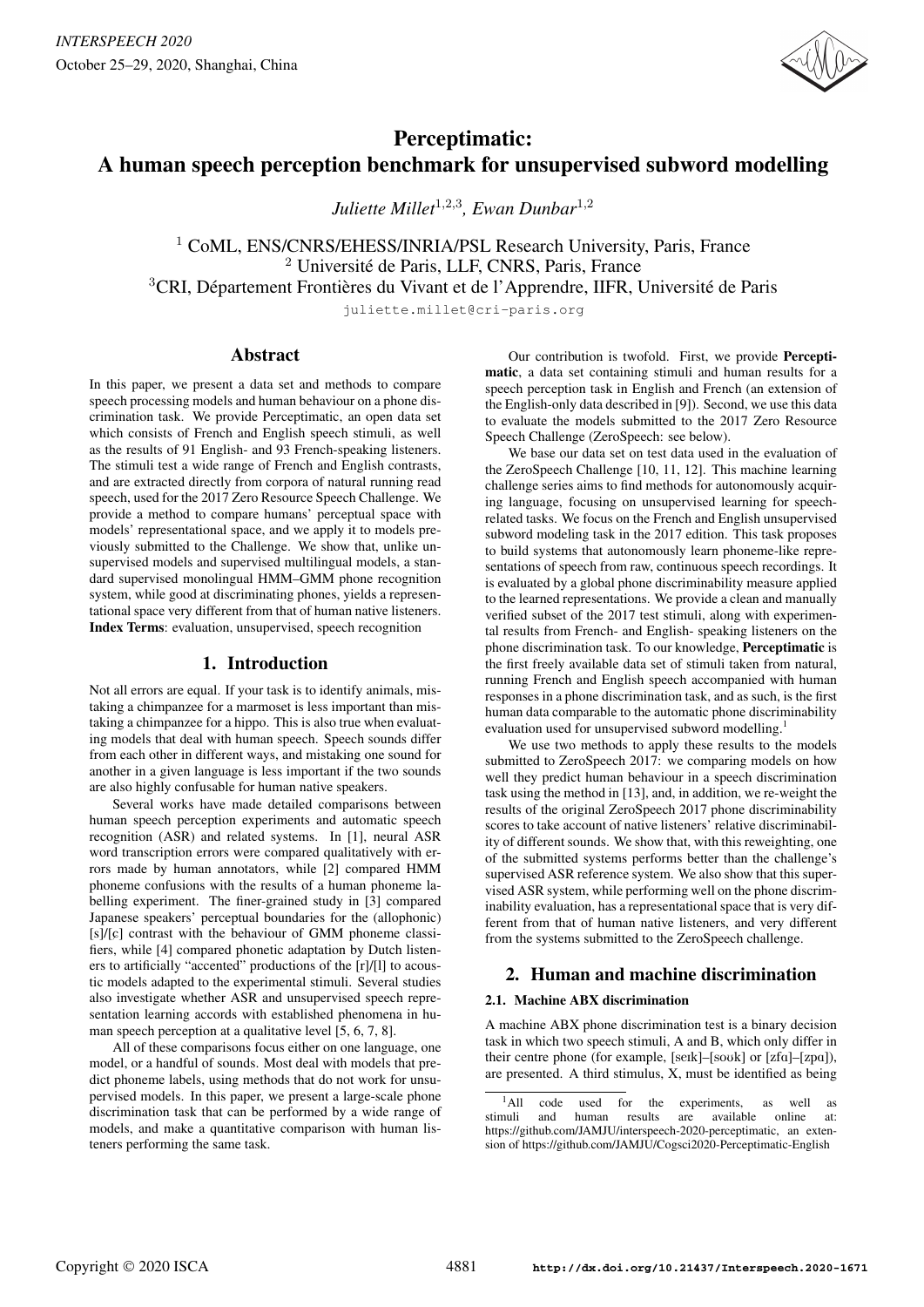more similar to either A or B. This stimulus also shares the same first and last phones, and has the same centre phone as either A or B.  $R_A$ ,  $R_B$  and  $R_X$ , the representations of respectively A, B, and X, are extracted from the models to be evaluated, and distances  $d(R_A, R_X)$  and  $d(R_B, R_X)$  are computed. Machine ABX phone discrimination tasks are often used for evaluating unsupervised speech models. They are generic, and are also appropriate for evaluating supervised models.

Since stimuli are not all of the same duration, distance functions based on dynamic time warping are typically used (notably in the ZeroSpeech Challenges). Dynamic time warping takes two sequences  $C$  and  $D$  as input (in our case either  $R_A$ and  $R_X$  or  $R_B$  and  $R_X$ ), as well as a function  $\gamma$  for comparing pairs of sequence elements. It aligns  $C$  and  $D$  by matching the elements of one to the other so as to minimize the sum of  $\gamma(c, d)$  for all matched elements  $(c, d)$ . Each element of C must be matched with at least one element of  $D$ , and alignments must respect temporal order. We calculate distances between stimuli  $C = c_1, c_2, ... c_n$  and  $D = d_1, d_2, ... d_n$  as:

$$
d(C, D) = \frac{\sum_{c_i, d_j \text{ are matched}} \gamma(c_i, d_j)}{max(p, q)}
$$
(1)

As in ZeroSpeech 2017, we take  $\gamma$  as either the arc cosine of the normalized dot product or the symmetrised KL-divergence.

Once  $d(R_A, R_X)$  and  $d(R_B, R_X)$  are obtained using one of these methods, we compute  $\delta = d(R_B, R_X) - d(R_A, R_X)$ if A and X belong to the same category,  $\delta = d(R_A, R_X)$  –  $d(R_B, R_X)$  if it matches B. If  $\delta > 0$ , then the model is considered to be correct, otherwise, it is considered to be wrong. We perform this operation on many ABX triplets for a given pair of phones. The percent accuracy gives a measure of the model's discriminability of the two phone categories.

The ZeroSpeech 2017 evaluation is an ABX phone discrimination task in which the A, B, and X stimuli are extracts taken from running speech. Models generate representations of audio files containing stimuli plus a surrounding context, from which their representations of the stimuli are extracted. In the current paper, we focus on the condition in which models are given one-second audio files, and in which X is uttered by a different speaker than A and B (across speaker). The ZeroSpeech 2017 evaluation measure was the average accuracy over all phone pairs.<sup>2</sup> Instead of relying only on this accuracy, we propose to evaluate models with respect to a human reference data set.

#### 2.2. Human ABX discrimination

An ABX phone discrimination task for human participants is as follows: participants hear three stimuli in sequence (a triplet) and are asked to identify which one of the first two stimuli (A or  $B$ ) is more similar to the third  $(X)$ . As in the machine ABX task, the stimuli are such that one of the two responses is always considered correct (here, the centre phone of X matches either that of A or of B). We use the same stimuli as for the machine ABX task, and obtain multiple human responses for each triplet, which we code as correct or incorrect. We take two approaches to dealing with this data. First, we combine data across participants to compute an item-level accuracy for each triplet item. These item-level accuracies can the be averaged into accuracies for individual phone contrasts, comparable with those calculated in the machine ABX task. Alternatively, we can drop the notion of category discriminability, and compare models' gradient  $\delta$  values with the probability that listeners give the correct answer, at the level of individual triplet items.

#### 2.3. Comparing model and human performance

We relate human and model results in two ways. First, in order to have a phone discrimination score that takes into account differences in how "hard" each triplet item is, we weight models' decisions by human accuracies as follows:

$$
RewAcc_{ABX} = \frac{\sum_{t \in test} 1_{\delta_M(t) > 0} \times Hum(t)}{\sum_{t \in test} Hum(t)} \tag{2}
$$

where  $\delta_M(t)$  is the  $\delta$  value for a triplet item t given by a model M, and with  $Hum(t)$  is the percent accuracy for human listeners for the triplet item  $t$  (for French items, the accuracy is computed over French listeners, and for English items, the accuracy is computed over English listeners). This score gives more importance to triplets that are "easy" for human native listeners, and thus more important to discriminate correctly. It reduces the impact of triplets that are "hard" for humans, either because A, B and X are perceived as very similar, or because X is perceived to be more similar to the "wrong" answer.

Second, we compare models' representational spaces with humans' perceptual space in a detailed way. To do this, we evaluate models' ability to predict individual human responses. We evaluate use the  $\delta$  values as predictors in a binary regression, predicting whether a human listener will have the correct response or not on a given trial. Each model we evaluate is trained separately on French and on English, yielding two  $\delta$  values.<sup>3</sup> For each model, we fit an overparameterized probit regression with two zero-one language indicators as bias predictors, one which is 1 for French observations, and another which is 1 for English observations. We then construct French- and Englishonly  $\delta$  predictors by multiplying the two  $\delta$  values by the two indicator variables. $4$  We calculate the log-likelihood. Models with better (higher) log-likelihoods have representational spaces more similar to humans', in the sense that relative distances in the model predict human discriminability.

#### 3. Perceptimatic data set construction

The stimuli are taken from the French and English ZeroSpeech 2017 test stimuli. These stimuli were originally generated using forced alignment on the LibriVox audio book collection, and identifying all sequences of three phones. There are several problems with these materials. First, the number of triplets is too large to feasibly test on a large number of subjects. Second, there are labelling errors, as well as phones which may not be part of the language variety of certain listeners. Third, the phonetic similarity of the centre phone between X and the correct answer is often doubtful because of contextual variability. Fourth, the flanking phones are sometimes very different for A, B and X, due to contextual variability. Finally, the phone boundaries are not precise enough. We eliminated incorrectly labelled

 $2$ In [11], this average was computed in several steps by averaging accuracies the across contexts (flanking phones), then across speakers, and then across all centre phones. In our case, the test set on which we evaluate the models is almost exactly balanced for context, speakers, and centre phones. Thus, when we calculate accuracies, we simply take the global accuracy over all triplet items.

<sup>&</sup>lt;sup>3</sup>For models trained on other languages, we use the same  $\delta$  values for French and English.

<sup>4</sup>We also add as a predictor a binary variable indicating whether the correct answer was presented first or second, and the trial's position in the experiment, as well as predictors for participant.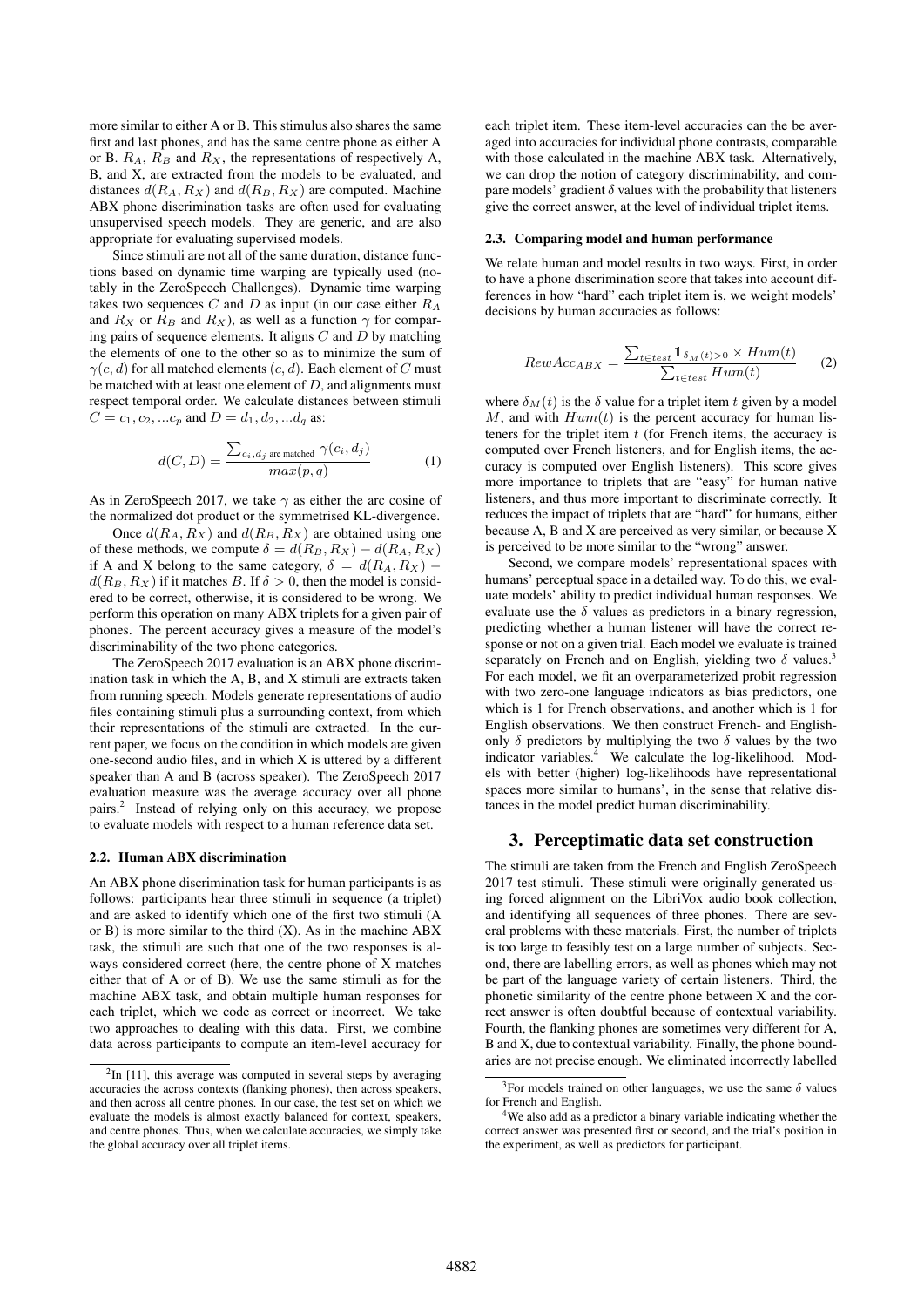phones, and then, as native English and French listeners, selected and realigned a subset of triplets by hand to minimize these issues. In total, the cleaned subset consists of 5202 triplets (2214 from English), making 461 distinct centre phone contrasts (212 English, 249 French), in a total of 201 distinct contexts (118 English, 83 French), with most phone comparisons appearing in three contexts each (a total of 47 English contrasts appear in either one, two, or four contexts). The speakers used (15 English, 18 French) have, in our assessment, pronunciations close to standard American English/Metropolitan French.<sup>5</sup>

The data set includes 91 participants located in the United States reporting English as the sole language to which they were primarily exposed up to the age of eight, and 93 located in France, attesting the same for French. They were recruited online on Amazon Mechanical Turk (all English speakers, and 57 French speakers) and in person, and all performed the test online with LMEDS software [14].<sup>6</sup> They were paid for participation. All participants were tested both on English and French stimuli. Here we only report results on English contrasts for English listeners and on French contrasts for French listeners.

For testing, triplets were counterbalanced into lists of 190 per participant.<sup>7</sup> Each triplet was tested three times, so that most contrasts are tested at least 36 times. Participants respond as to which of the two reference stimuli the probe corresponded to on a six-point scale, ranging from *first for sure* to *second for sure*, with two intermediate degrees of certainty for each. The data set includes both these responses and a binarized version. Except in Figure 2, we report only the binarized responses.

## 4. Experiments

We evaluate the models submitted to the 2017 ZeroSpeech challenge. We compare them with the topline representation used in the challenge, posteriorgrams from a supervised HMM-GMM phone recognition system with a bigram phone-level language model, trained with a Kaldi recipe [16]. We also compare them with the baseline representation, mel filterbank cepstral coefficients (MFCCs) (thirteen first coefficients with  $\Delta$  and  $\Delta\Delta$ , with mean-variance normalization over a moving 300 millisecond window). We add two models that have been shown to have representational spaces similar to human perceptual space [9]: multilingual bottleneck features (Bot: [17]) and a Dirichlet process Gaussian mixture model (DP: [18]). Bot representations are from a bottleneck layer of a model trained to label phoneme states in seventeen phonetically diverse languages (107 hours training data in total; French and English are not included).<sup>8</sup> We use the Shennong package<sup>9</sup> to extract these representations.

DP is a Gaussian mixture model over individual frames, from which we draw posteriorgrams. We use pretrained models from [13], trained on 34 hours of English speech and on 33 hours and 42 minutes of French speech, both from LibriVox.

For each ZeroSpeech 2017 model, we use the English and French features as they were submitted to the challenge, in the one second condition. All the models are presented in [11], and we evaluate the systems  $[H]$  [19],  $[P1]$ ,  $[P2]$ ,  $[20]$   $[A3]$   $[21]$ , [Y1], [Y2] [22], [S1], [S2] [23], [C1] and [C2] [24]. Broadly the systems follow four types of strategies. The first ([H], [P1] and [P2]) consists in performing a bottom-up frame-level clustering. The second  $([C1], [C2]$  and  $[A3])$  is to construct language-independent embeddings by training neural networks in an unsupervised way. The third  $([Y1]$  and  $[Y2])$  is to use spoken term discovery to improve the acoustic features. [Y3] is a supervised version of these systems, using transcribed pairs from the Switchboard data set. Finally, [S1] and [S2] use supervised pre-training on out-of-domain languages (only Japanese for [S1] and ten different languages, including French and English, for [S2]). Except for [S1], [S2] and [Y3], all the models are trained only on the 2017 challenge data. [H] and [P1] use only monolingual data, whereas the rest of the models, while trained separately for each language, make use of the complete set of languages provided with the ZeroSpeech challenge during training. We followed the original choices of the authors concerning  $\gamma$  (cosine distance for all, except for [H], which uses symmetrised KL-divergence). We use the cosine distance for all reference models, except for DP and the topline, for which we use the symmetrised KL-divergence.

#### 5. Results

Original ZeroSpeech 2017 ABX accuracies are given on the first row of Table 1. The original 2017 ZeroSpeech test set contains errors, partially corrected by our modifications (see Section 3). ABX accuracies computed only on the Perceptimatic triplets are on the row Perceptimatic. We observe that the English and French scores become more similar (French scores increase and English scores decrease). Future submissions to ZeroSpeech 2017 should use our data set for a better evaluation of their model. We also re-weight the results of each model by humans' results (see row Perceptually Weighted) using (2). We observe that re-weighting ABX accuracies by giving more importance to contrasts that are "easy" improves all the scores (see Table 1). This implies that globally, models already have more trouble with "hard" contrasts than with "easy" ones.

We then evaluate models based on how well they predict human behaviour in the experiment. Each "model" we evaluate is in fact two trained models (one French, one English), which each make a gradient prediction of discriminability,  $\delta$  for each triplet item. We use these two  $\delta$  values as predictors for the response accuracy of the respective human native listeners (the French  $\delta$  predicts French stimuli/listeners, and the English  $\delta$  English stimuli/listeners) on each item. We then calculate the overall log-likelihood of a binary-response regression with respect to the experimental data. (See 2.3 above.) This yields a measure of how well each model predicts human behaviour. To generate confidence intervals, we resample (N=13655: for each triplet item, we draw exactly three human responses without replacement) and re-fit the regressions.<sup>10</sup>

Figure 1 plots the phone discrimination accuracy

<sup>5</sup>The full set of English centre phones included in at least one item is  $[\alpha \alpha b d \delta \alpha \epsilon f q h i \iota k l m n \eta \omega p J s f t f u v v \wedge w z]$ . The full set of French phones is [a  $\tilde{a} b d e \tilde{e} f q i j k l m n p o \tilde{\phi}$  o  $\tilde{p}$   $\tilde{p}$   $\tilde{g}$  f tu v w y z z]. For the full list of pairs and contexts, see the online repository.

<sup>6</sup> [15] compared data from an in-lab speech perception experiment with a Mechanical Turk replication and found a close correspondence. 48 additional participants (15 US, 33 France) were tested but did not meet the language background requirements, and 115 participants (65 US, 50 France) were rejected for failing at least three out of twelve catch trials or not finishing the task. The catch trials consisted of additional, highly distinct ABX stimuli, including several which required participants to distinguish *cat* from *dog* for English speakers or *caillou* from *hibou* for French speakers.

 $7$ No participant is tested twice on the same phone pair, and the combination of speakers is not predictive of the right answer.

<sup>&</sup>lt;sup>8</sup>If the same sound belongs to different inventories, it is treated as distinct, for a total of 1032 possible phonemes.

<sup>9</sup>https://github.com/bootphon/shennong

<sup>&</sup>lt;sup>10</sup>Confidence intervals for the differences in log-likelihood between each pair of models can be found on the online repository.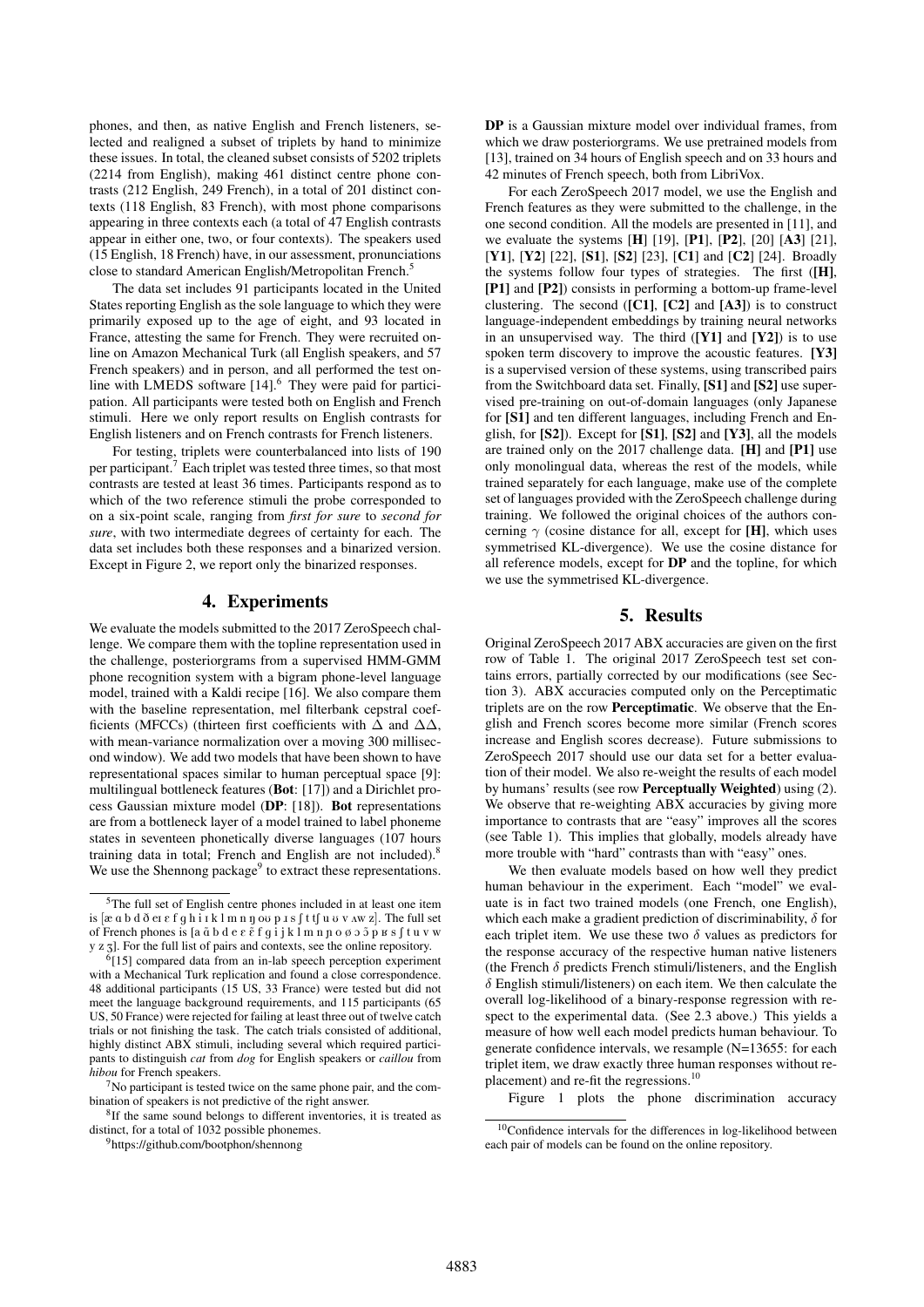Table 1: *2017 ZeroSpeech challenge ABX % accuracies (one-second across-speaker conditions), ABX % accuracies on Perceptimatic, and ABX % accuracy reweighted by human discriminability. Higher scores are better.*

|               |         | topline | S2   | Bot  | Н    | S1   | DP   | C2   | A3   | Y3   | C1   | Y2   | Y1   | P2   | P <sub>1</sub> | MFCC |
|---------------|---------|---------|------|------|------|------|------|------|------|------|------|------|------|------|----------------|------|
| Zerospeech    | French  | 89.4    | 88.8 | 86.9 | 86.4 | 86.3 | 83.7 | 83   | 82.8 | 82.3 | 82.4 | 81.3 | 81.1 | 79.9 | 79.7           | 74.9 |
| 2017          | English | 91.4    | 92.1 | 90.7 | 89.9 | 89.9 | 88.8 | 87.3 | 86.8 | 86.4 | 86.2 | 86   | 85.8 | 82.4 | 82.4           | 73.4 |
| Perceptimatic | French  | 92.8    | 92.3 | 88.5 | 88.6 | 89.6 | 86.5 | 85.8 | 84.4 | 84.5 | 84.7 | 83.3 | 83.4 | 81.  | 81.9           | 78.3 |
|               | English | 91.8    | 92   | 89.i | 90.6 | 88.5 | 88.7 | 86.9 | 82.8 | 84.9 | 84.5 | 83.2 | 82.7 | 82.5 | 81.8           | 78.2 |
| Perceptually  | French  | 93.4    | 94   | 90.1 | 90.3 | 91.3 | 88.5 | 86.5 | 86.6 | 86.3 | 87.4 | 85.1 | 85.2 | 83.2 | 83.2           | 79.9 |
| Weighted      | English | 92.8    | 94.1 | 912  | 93.0 | 91.1 | 91   | 87.6 | 85.7 | 87.1 | 89   | 85.7 | 85.  | 84.8 | 84.3           | 80.6 |



Figure 1: *Perceptimatic ABX accuracy (mean of French and English: higher is better) versus log-likelihood. Higher loglikelihood values indicate representational spaces more similar to humans' perceptual space. White: unsupervised; black: supervised. Triangle: multilingual; circles: monolingual on evaluated language; diamond: monolingual on another language, square: MFCCs.*

(Perceptimatic) against the mean resampled log-likelihoods. We observe that having a representational space similar to humans' perceptual space is correlated with having a good ABX accuracy. However, we notice an obvious outlier: the (topline) supervised ASR model provided as a reference system for ZeroSpeech 2017. This model is unexpectedly bad at predicting human results. This result is consistent with results obtained for neural ASR models trained exclusively on the native language of human listeners [9]. Unsupervised models (such as DP) and multilingual models (such as [S1], [S2], and Bot) seem to be more predictive of human perception. It is therefore possible to discriminate phones well while making phoneme confusions very different from those of human beings. We discuss some possible explanations for this below.

Conversely, the fact that DP obtains the second-highest loglikelihood (not significantly different from [S2]) is surprising, given its lower discrimination accuracy. [H], for example, built on DP to generate a more speaker-invariant representation (it uses DPGMM clusters as the basis for supervised talker normalization techniques). While these improvements improve phone discriminability, they yield a less human-like representation.

The best model, both in terms of perceptually-reweighted accuracy, and in terms of predicting human behaviour, is [S2]. Similarly, Bot also performs well. These two models train on multilingual supervised phone recognition objectives. [S2] is then further adapted to either English or French, while Bot is fixed (and thus has the same  $\delta$  for the two stimuli languages). That these systems perform so well suggests that human behaviour in this task is driven mainly by universal, general speech



Figure 2: *Average of French listeners' non-binarized results (higher: correct, and more certain of it) against average* δ *from (left) supervised ASR (right) multilingual system [S2]. Each point is a phone pair. Measures are normalized by dividing by standard deviation over the entire data set.*

perception mechanisms. With respect to this behaviour, monolingual supervised ASR may be over-training to the phone identification objective. Figure 2 plots French listeners' continuous discriminability scores against the French  $\delta$  for supervised ASR and for [S2], normalized to be comparable. The ASR  $\delta$  values are all shifted to the right, indicating better discriminability, but at the expense of a poorer correlation with human accuracy.

#### 6. Overview

We have presented Perceptimatic, a data set based on the 2017 ZeroSpeech challenge evaluation data. We used it to evaluate the models submitted to the 2017 ZeroSpeech challenge, and showed that, surprisingly, the supervised ASR reference model has a representational space very different from the perceptual space of human listeners. On the other hand, unsupervised models, and supervised models trained on other languages than the one being tested, seem to have more human-like representations. We leave open at least two possible explanations for this result. One is that human listening is simply not tuned to optimize phone classification in the native language, unlike supervised ASR. Another possibility rests on the observation that extracts of phones drawn from running speech, while standard for evaluating unsupervised speech representation learning, are very different from the types of clean speech stimuli used in typical human speech perception experiments. For humans, discriminating naturalistic examples of phones may tap into a more acoustic mode of listening; some other type of listening test might give results more comparable to a supervised ASR.

## 7. Acknowledgements

This research was supported by the École Doctorale Frontières du Vivant (FdV) – Programme Bettencourt, and by grants ANR-17-CE28-0009 (GEOMPHON), ANR-11-IDFI-023 (IIFR), ANR-11-IDEX-0005 (USPC), ANR-10-LABX-0083 (EFL), and ANR-17-EURE-0017.